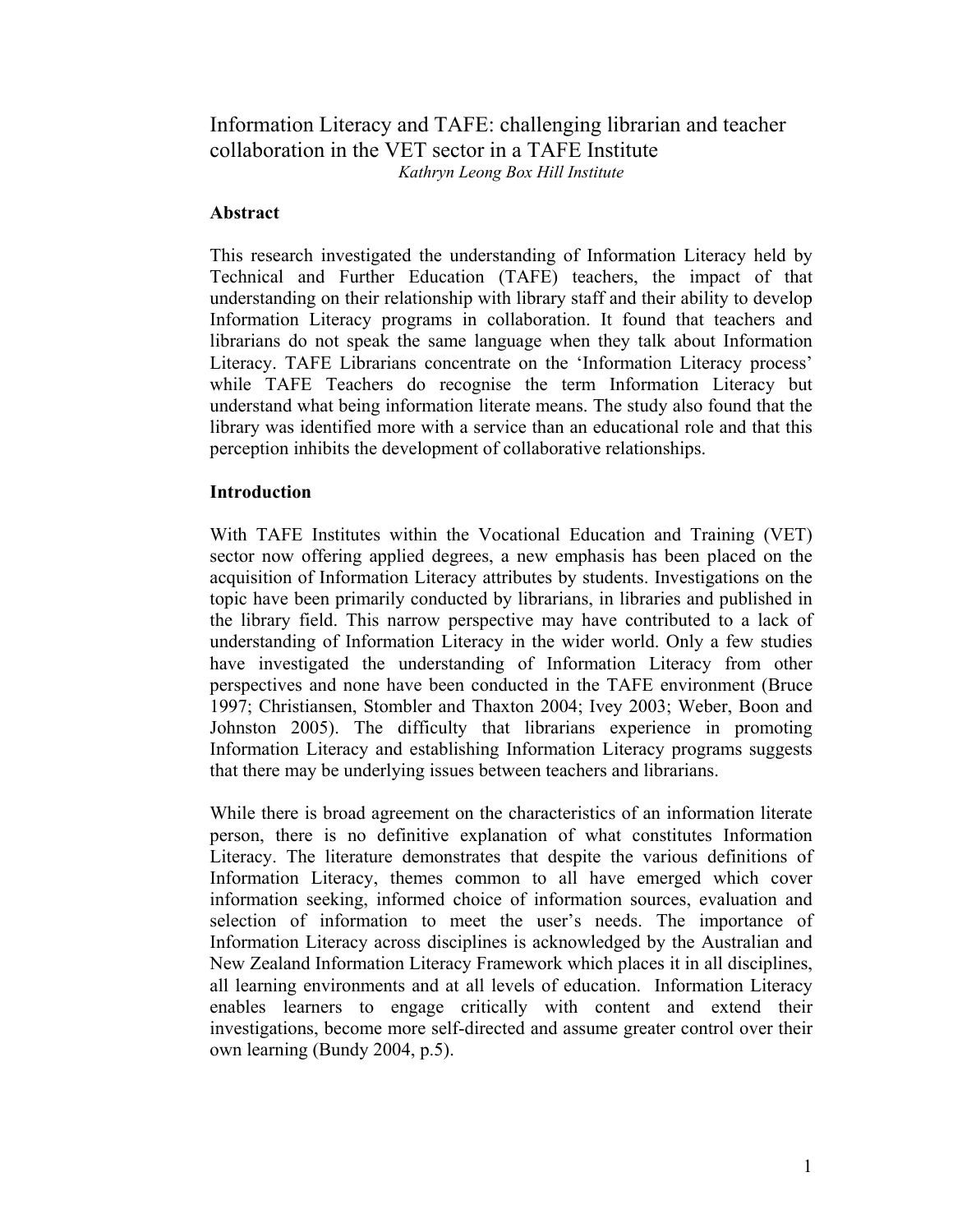Because Information Literacy has not been conclusively defined, development of programs to teach the skills embodied in the literacy have not been universally accepted nor has responsibility for that teaching been ascribed to any particular group, be it teachers or librarians. This lack of clarity has meant many students, particularly TAFE students, have had little systematic instruction or support for acquiring the attributes. The purpose of this research is to identify what teachers understand by information literary and how that understanding impacts on their teaching and the development of collaborative relationships with library staff.

## **Literature Review**

The issue of Information Literacy is still library driven, and despite the body of literature in the library field that supports the need for Information Literacy integration, librarians have usually taught Information Literacy as an adjunct to students' courses.

The practice of Information Literacy involves not only the development of digital skills but also includes higher level analytical and evaluative skills needed to engage effectively with the formulations of complex ideas (Andretta 2005, p.7; Debowski 2001). The responsibility for teaching Information Literacy in higher education is not clearly delineated as the role of teachers or librarians, and the merging of content analysis, technological skills and resource location has blurred the lines of responsibility for teaching the associated skills. As librarians do not usually have direct access to teaching programs or the course work of students, integration of Information Literacy rests on the establishment of collaborative relationships with teachers.

Research (Leckie 1996; Weber, Boon and Johnson 2005) suggests that a significant obstacle could be that teachers and academics assume students have the skills required for researching topics and negotiating the different resources that are available. Differences in perception have only recently become the focus of investigation as a factor in the lack of collaboration between teachers and librarians in the teaching of Information Literacy (Ivey 2004; Doskatsch 2003; Scales, Matthews and Johnson, 2005).

The rigid timetables of many schools conspire to inhibit cooperation in the school environment and may be a factor in Higher Education. Interpersonal contact was a significant contributor to improved academic staff attitudes to the library according to Kotter (1999).

The perception of librarians and the role of libraries held by teachers and academics may be another obstacle. Faculty perceives librarians as a resource for gaining access to materials, not as experts who can play a central role in faculty teaching or research (Christenson, Stombler and Thaxton 2004). TAFE teachers alternatively appear to associate librarians with customer service,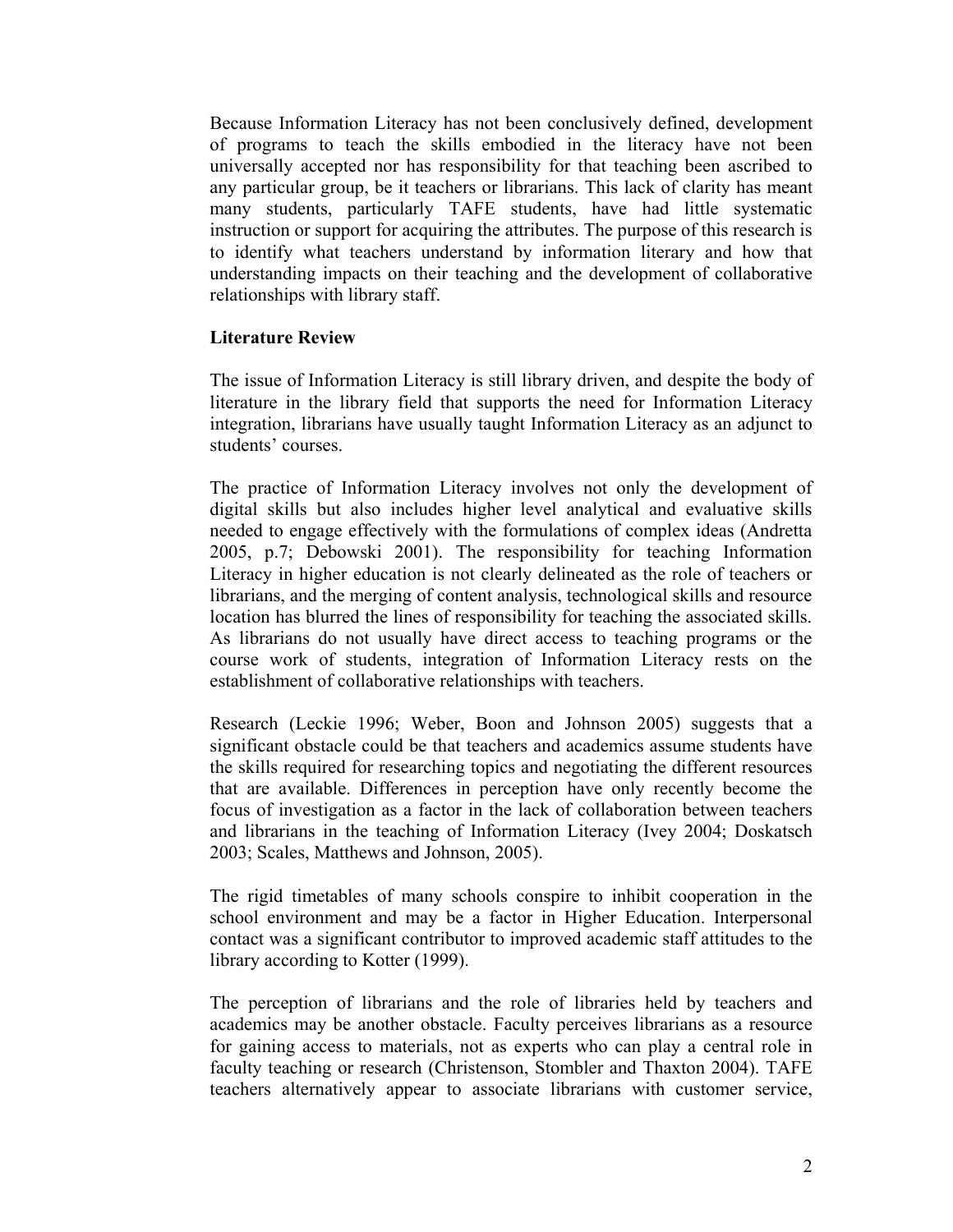circulation duties and administration. Teachers lack knowledge about the work of librarians and TAFE librarians have not promoted their expertise or differentiated the varying roles in the library (Green 1994). This low professional image may be perceived as inequality of status and may be an obstacle to the building of cooperative relationships needed to integrate Information Literacy into learning programs.

Ivey (2003) investigated what elements constituted successful collaborative teaching partnerships. Her study is the first to grasp the implicit values and beliefs underlying a partnership. She found that a common understanding of how Information Literacy is developed and effective communication were essential for a successful collaboration. Other aspects for building partnerships were 'mutual respect, tolerance and trust and competence for the task at hand' (Ivey, 2003 p.2). However her study also indicated that the role of librarians in the faculty partnership was mainly to develop and sustain the partnership rather than initiate. This was attributed to the fact that academics control the teaching programs (Ivey 2003, p.103). Her study also identified mismatches in the perception of academics and librarians, of responsibility for differing aspects of teaching Information Literacy, and other tensions concerned with understandings of Information Literacy amongst teachers and librarians, and teaching styles.

An 'outsiders' perspective was provided by social scientists Christiansen, Stombler and Thaxton (2004), who referred to the 'asymmetrical disconnection' between librarians and faculty:

`*Despite being mutually dependent and necessary to the functioning of the institutions to which they belong, they operate separately*' (Christiansen, Stombler and Thaxton 2004, p. 117).

They pose several reasons stemming from this asymmetry that inhibit the development of collaborative arrangements such as, not having a clear understanding of librarian's work, different perceptions of the library's function in the institutions, and different work cultures. Librarians are used to working in a sharing, collaborative environment while academics and teachers are more isolated and solitary and used to having complete control over their teaching and projects (Christiansen, Stombler and Thaxton, 2004, p.118).

Christiansen et al suggested that collaboration is inhibited by the differing conceptions, language, and assumptions about Information Literacy and the roles that teachers and librarians take in teaching the concept and skills associated with it. Also the development of collaborative partnerships is made difficult by the lack of understanding of what constitutes successful collaboration.

The project undertaken by Scales, Matthews and Johnson (2005) identified the elements required to establish effective collaborative partnerships centred on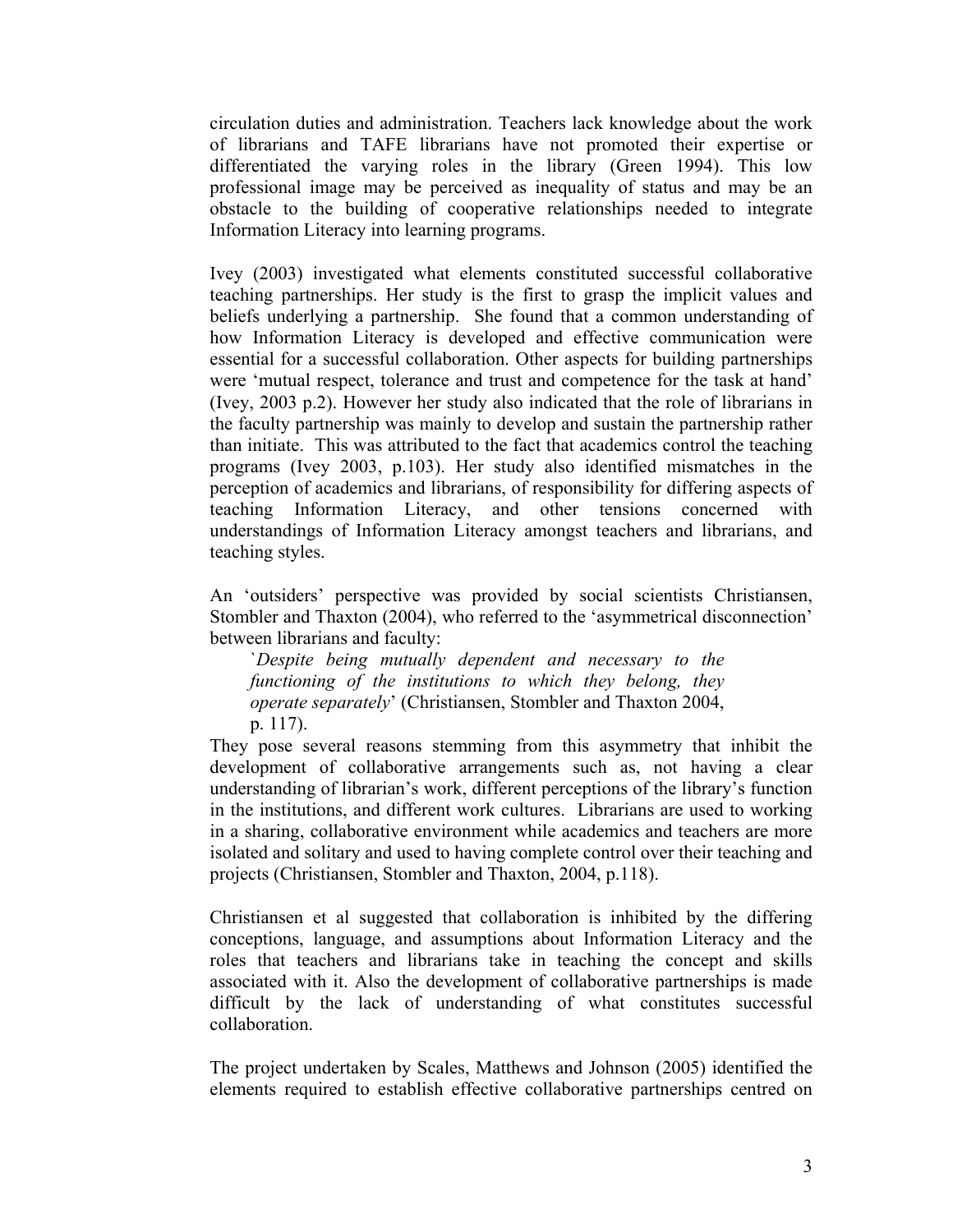shared assumptions based on commonly understood and shared knowledge, agreed responsibility and authority, effective group composition and sharing common language (Scales, Matthews and Johnson 2005, p. 233-4). This study also identified that teachers used different language to describe their goals, objectives and units of learning. This created problems for the librarians in developing a common understanding about their shared objectives. The study identifies the role of language and labels in creating mutual understanding of an issue. Different expressions of the same issue can impede understanding and relationship building.

A constant theme emerging from the studies is the need to 'be on the same page', that is to have a common and agreed understanding of the goals and the language used to describe those goals. Without those elements, the development of collaborative partnerships is doomed.

## **Methodology**

A phenomenographic stance was taken for the research because of its ability to make explicit the different ways in which the thoughts, feelings and perceptions about Information Literacy, are experienced by people (Marton 1994). This approach allowed the identification of categories describing the experience of the phenomena.

The data was gathered through interviews which had the advantage of gaining an immediate response and allowing the people involved to explore the meaning of the question and to overcome any ambiguity or confusion surrounding either the question or the answer. A disadvantage was the amount of information collected and the difficulty in categorising and identifying themes.

In an attempt to contain the size of the project the volunteers were limited to those teaching centres whose students were the greatest users of the library as judged by the statistics collected by the Library management system. The reasoning behind this was that students in TAFE who use the library frequently or are frequent borrowers are motivated by the requirements of their courses. Their teachers encourage them to use the library and potentially have an understanding of the need for Information Literacy skills.

As the research was focusing in detail on a small group the number of volunteers accepted was limited to four. The results from such a specific group cannot be generalized but can be seen as suggestive of perceptions held by teaching staff.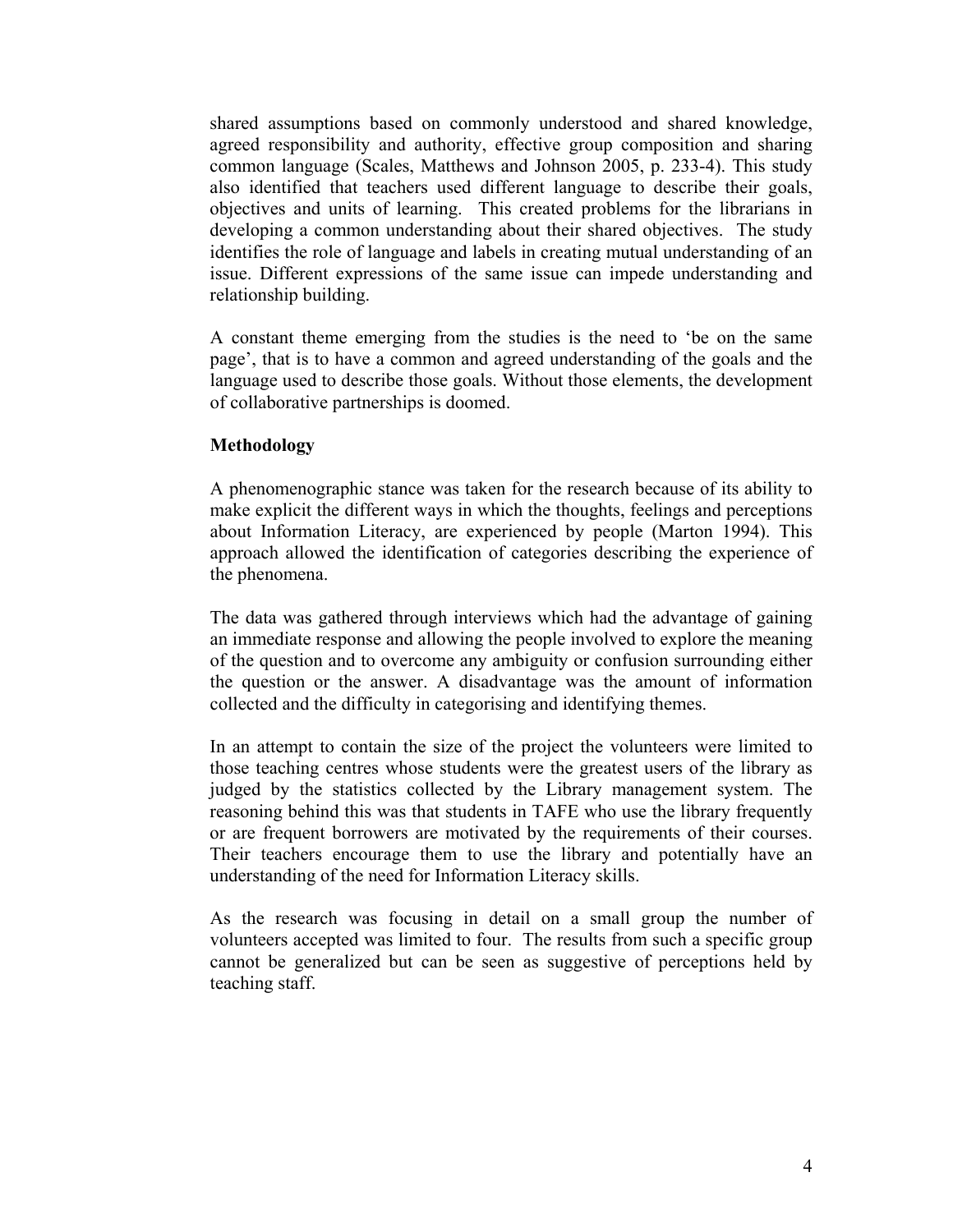## **Results**

## *Conception of Information Literacy*

None of the interviewees recognized the term 'Information Literacy' which is commonly used by librarians. Teachers were very aware of the components of Information Literacy and saw their roles as teaching these skills.

It did not seem apparent to the teachers that they were teaching a complete concept but rather individual skills necessary to negotiate the new and increasingly complex environment in which we live.

The following summaries describe the main focus and key elements of each conception as expressed by the teachers:

**Skills to use technology:** Information Literacy was understood as accessing information and accessing different varieties of information using the internet, and electronic sources. This concept focused on finding and retrieving information that was electronically mediated.

**Knowledge of information resources**: Information Literacy was understood as knowing what information is available and knowing how to get and use it. This concept focused on knowing that information existed in a variety of formats.

**Remedial training in information technology usage**: Information Literacy was understood as being linked with basic literacy (reading and writing) but included using computers and learning to use electronic resources. The focus was on remedial training for students who had missed acquiring these skills at school.

These concepts illustrate the lack of understanding of the breadth of Information Literacy, and that retrieval of information includes aspects of critical thinking and analysis in order for retrieval to be effective (MacPherson 2004, p.229). The teachers' perception of the library did not include teaching the skills of analysis, or evaluation. They saw the library as primarily technical, emphasizing its role as one of training in using the technology for access to information, or as the mediator of access.

Even with this concept of the library, teachers did not always think of the library as a resource they could use to lighten their teaching load. They often said it was easier to just do what they always did. This attitude was a response to the lack of time teachers regularly experienced. They felt that they were expected to be *'jack of all trades'* and that there was enormous pressure from extra regulation that impacted on their ability to make time to change the way they did things. They found finding information and weeding the good from the rubbish a challenge, but felt competent in doing this. They acknowledged the library staff were excellent in this area but expressed a wish for the access to the catalogues or databases to be made easier rather than take the time to improve skills. Teachers' main perception of the library was as a service centre gathering and distributing resources.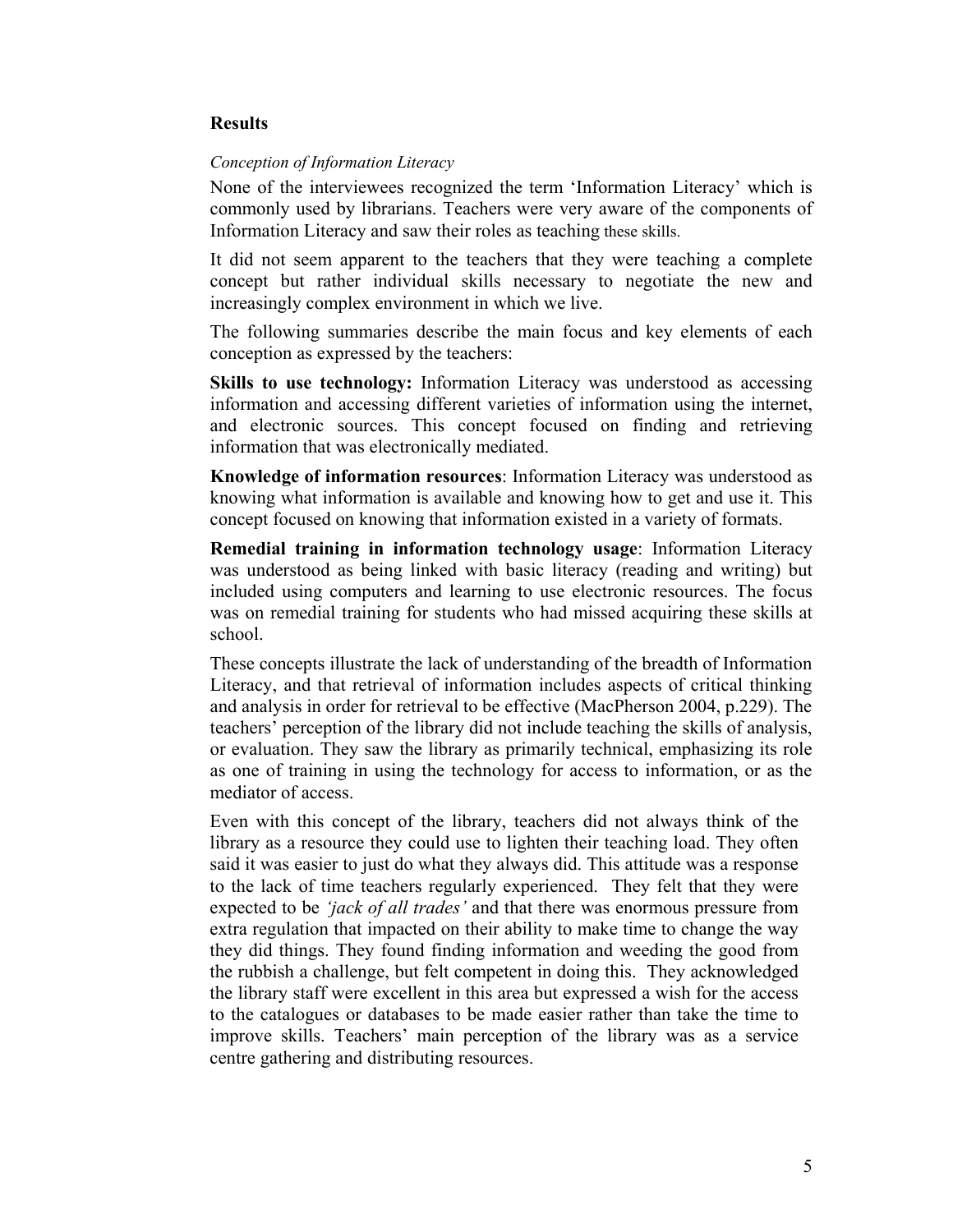The third view of Information Literacy expressed by the teachers was more directly related to the traditional concept of literacy training. It has a remedial perspective which places the use of technology alongside the traditional meaning: to gain competence in reading and writing. Many of the apprentices and mature students returning to study lack competence and confidence in these media and teachers saw the library having a role in helping these students to 'catch up'. Students were identified not as having learning problems but rather as having missed critical aspects while at school (in the case of the apprentices) or as not having the opportunity prior to this (mature age students). Teacher felt that they did not have the time to teach these technical skills as well.

#### *Conception of an information literate person*

Two conceptions of an information literate person were described.

**Conception 1**: An information literate person was described as having the knowledge of information sources, and the ability to access those resources using technology to retrieve relevant information that could be analyzed and applied. The focus was on competence in finding information using technology. **Conception 2**: An information literate person was identified as someone who doesn't know everything but knows where to find out or who to ask. This focuses on being an information 'hub', knowledgeable, rather than connected to technology in particular.

The teachers' concept of an information literate person was reasonably consistent with the library perspective quoted in the literature. This is one area of commonality that could be used as a bridge between librarians and teachers in the understanding and communication of Information Literacy.

The most difficult aspect of the information explosion and using technology was perceived to be sorting and selecting the best information and finding the best resource for locating information. These are aspects in which the library staff has particular expertise, but only one of the teachers acknowledged that they would prefer the library to take on the training in this aspect or even participate in some professional development led by librarians.

The teachers indicated that a significant number of younger students and mature age students had difficulty with either basic literacy or computer literacy and this was seen as an area where the library could be and had been very useful. While teachers did not expect all students to be computer literate they did expect them to want to become computer literate. This was seen as an essential skill for functioning in the world.

This perception of the libraries' readiness to assist students was not carried through to the possible conclusion of training groups of students in information skills. Group training seemed to indicate a boundary between library staff and some teachers. The patience library staff displayed on a one to one basis was highly praised and appreciated. It seemed to be perceived as a particular niche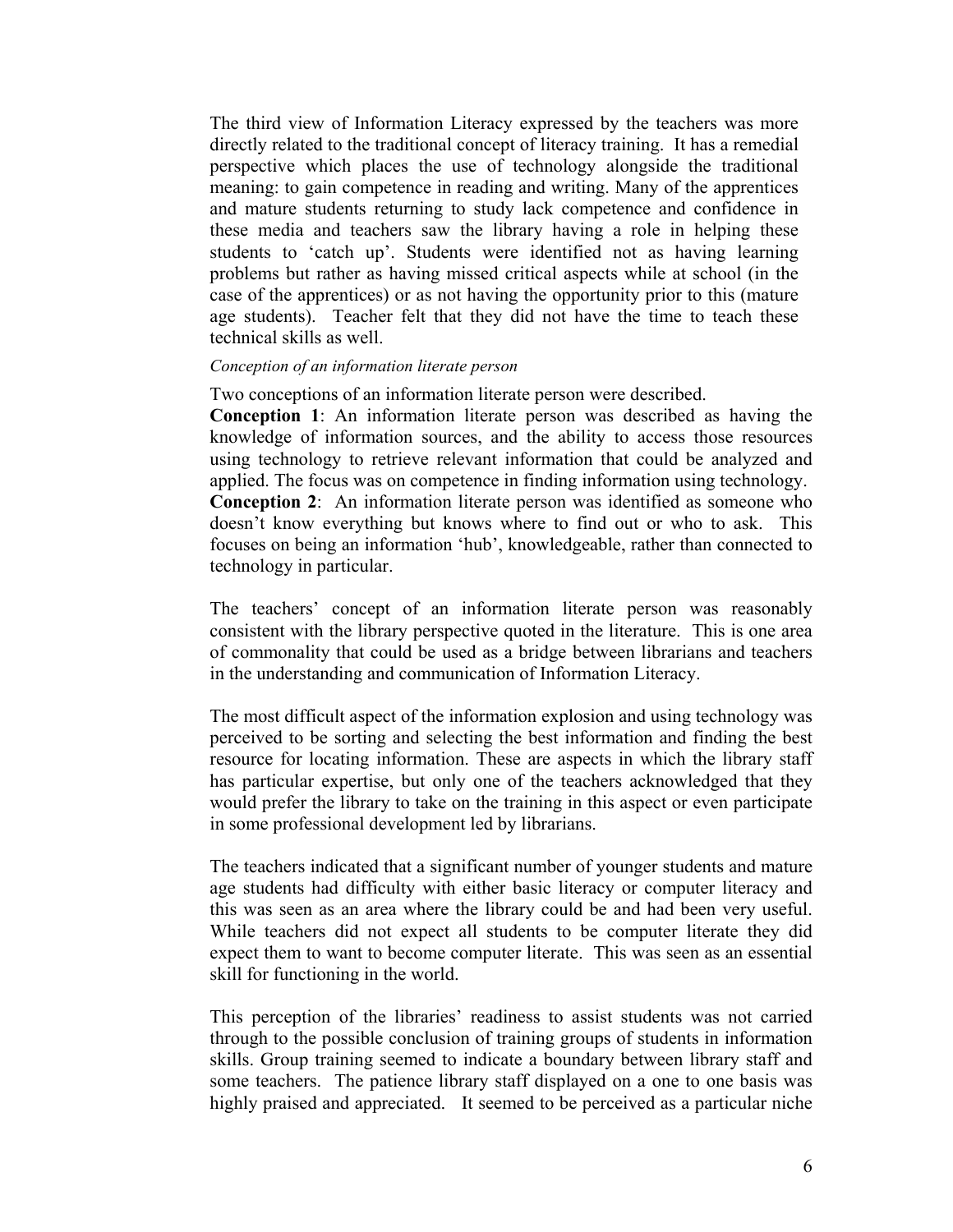equal to, but not the same as, the literacy support function provided by the Centre for Student Support, which provides a range of assistance covering study support, both for learning and physically disabled students, as well as offering, career guidance, psychological and financial assistance to students.

The perception of the library in a remedial role was quite revealing and one that has not been mentioned in the literature in particular. Perhaps this is more relevant to TAFE because of the extensive range of courses offered for all educational levels and the range of abilities that they bring into TAFE, as well as the accessibility of the library to students at TAFE. The emphasis on the personal one on one encounter may also be a reflection of the smaller numbers of students at TAFE than at universities.

### *The impact of information technology on teachers and their teaching*

Teachers described the impact of technology as positive. They described feeling comfortable using a variety of technologies in their teaching and were confident of their ability to use it to advantage. They reported that they had become reliant on technology being available for accessing information and that it raised their expectations of student work. The negative aspects of technology on their teaching primarily concerned the pressure of the volume of information and the difficulty of finding only what they needed from the mass of information.

 *'Knowing what we should be looking at. There is a lot of rubbish out there'* (Teacher, interview)

Another aspect was that not all their students were comfortable with technology so that teachers felt obliged to teach information skills as well as subject content but that it added to their workload. They also were more specific about the instruction they delivered because students were able to easily access information and challenge their authority on the subject.

The comments above reinforce the studies that suggest teachers underestimate the complexity of the information environment (Debowski 2003; Leckie 1996). Despite their own acknowledged difficulty sorting through excessive information they still expected students to find quality material.

The reliance of teachers and students on the Internet is a challenge to a relationship with librarians. Librarians have access to and familiarity with a wider variety of resources such as databases, of which teachers are not so aware, yet librarians do not seem to promote this expertise in a way that catches the teachers' attention and presents the library in a positive light. Even though the teachers expressed some concern about their ability to find the best information, the convenience of the Internet on their desktop was irresistible.

The fact that teachers did not expect librarians to have more expertise in searching the Internet highlighted the perception of the librarian's role as primarily process and administratively focused.

*'Teachers are the subject expert, librarians the gatherers of information'* (Teacher, interview).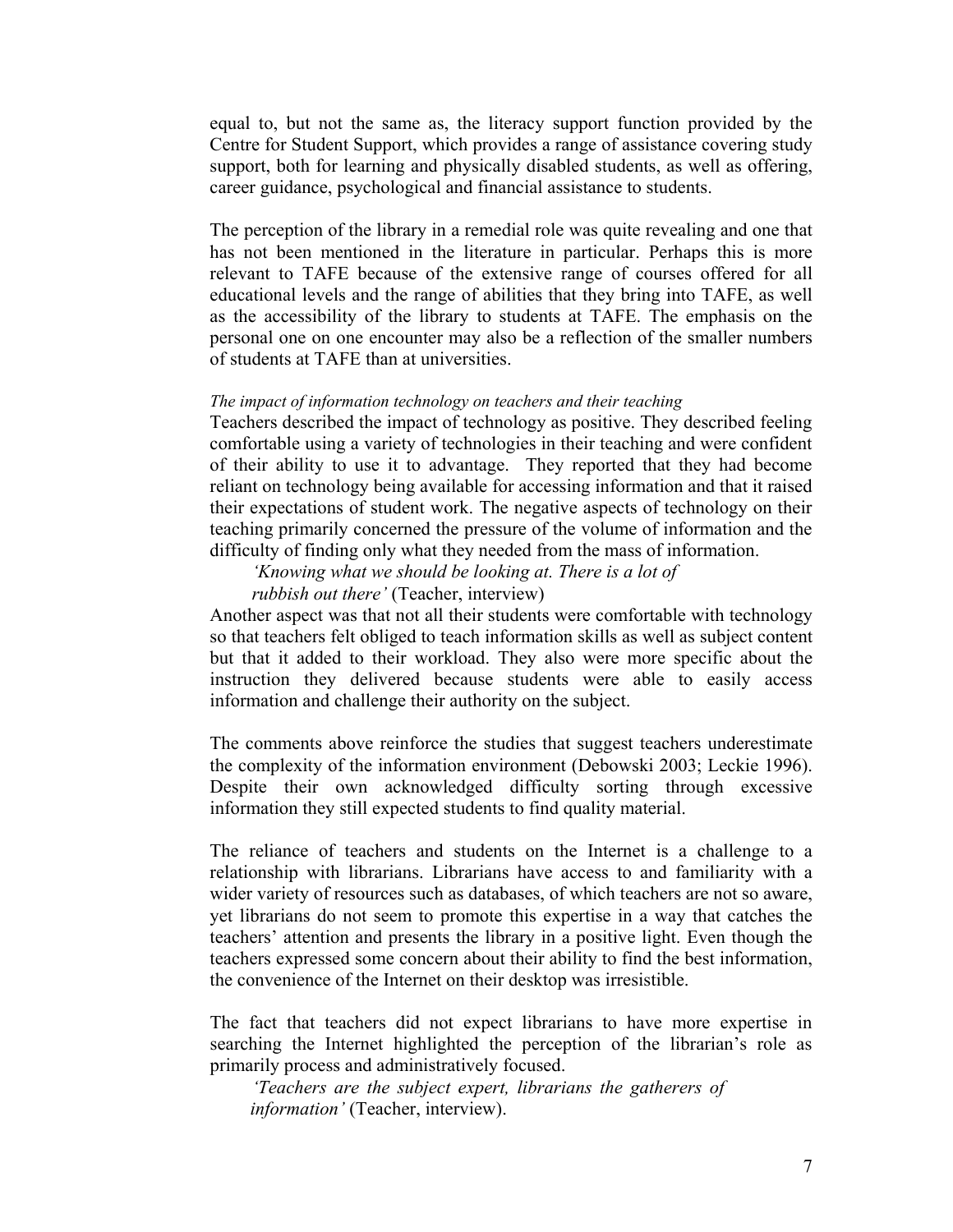This perception is consistent with several studies in the literature that suggested a limited view of librarian's skills (Green 1994; Doskatsch 2003).

### *The role of teachers in teaching Information Literacy*

While teachers did not recognize the terminology of Information Literacy or use the concept to describe their activities, they talked about information skills and saw their role as teaching the skills to their students. They described the skills they taught as knowing where to find information, how to present information, how to be focused in an information enquiry, how to discriminate for relevance amongst the mass of information, how to analyze the found information and how to apply the information to problem solve. They were very concerned with teaching students how to learn independently as well as teaching subject content.

*'[I would] like to see the library more heavily involved in developing these* 

 *skills in the students rather than putting it onto the teachers to develop these skills'* 

*I see it as both the library and the teacher. I am not enough.* 

*Don't have the time to do the teaching'* (Teachers, interview).

These comments express ambivalence to their perceived role as teachers of Information Literacy. There are some statements that imply they would like help from the library but see it as something out of the ordinary. Such comments support the view that librarians and teachers do not share a common language for, or understanding of, Information Literacy. Neither party is aware of the common goals that they share which is a component of successful collaborative relationships (Scales, Matthews and Johnson 2005; Ivey 2003).

### *The role of Libraries in TAFE*

Teachers saw the library as very important particularly for training students to use technology and as central to accessing resources but they were not aware of the extent of the resources or programs that the library was able to offer.

 *'[Library] has important role in teaching students to use technology' 'Offers add-on skills like English as a Second Language (ESL)'* 

*'Demonstrations of using the Internet, Google and databases' 'Help with [student] assignments'* (Teachers, interview).

Getting the attention of busy teachers was acknowledged as extremely difficult by the teachers. Unless there was a perceived need or benefit to them they would ignore any advertising or promotions. Yet they still expected the library to be the driver of any relationship. '*Libraries need to keep pushing their services*'. These statements are echoed in Ivey's work which emphasizes the need for shared goals and proactive marketing by librarians of their teaching and academic qualifications and how they can assist academics and teachers.

Teachers viewed librarians very positively for their customer service attitude and their patience with helping students. Librarians were perceived as being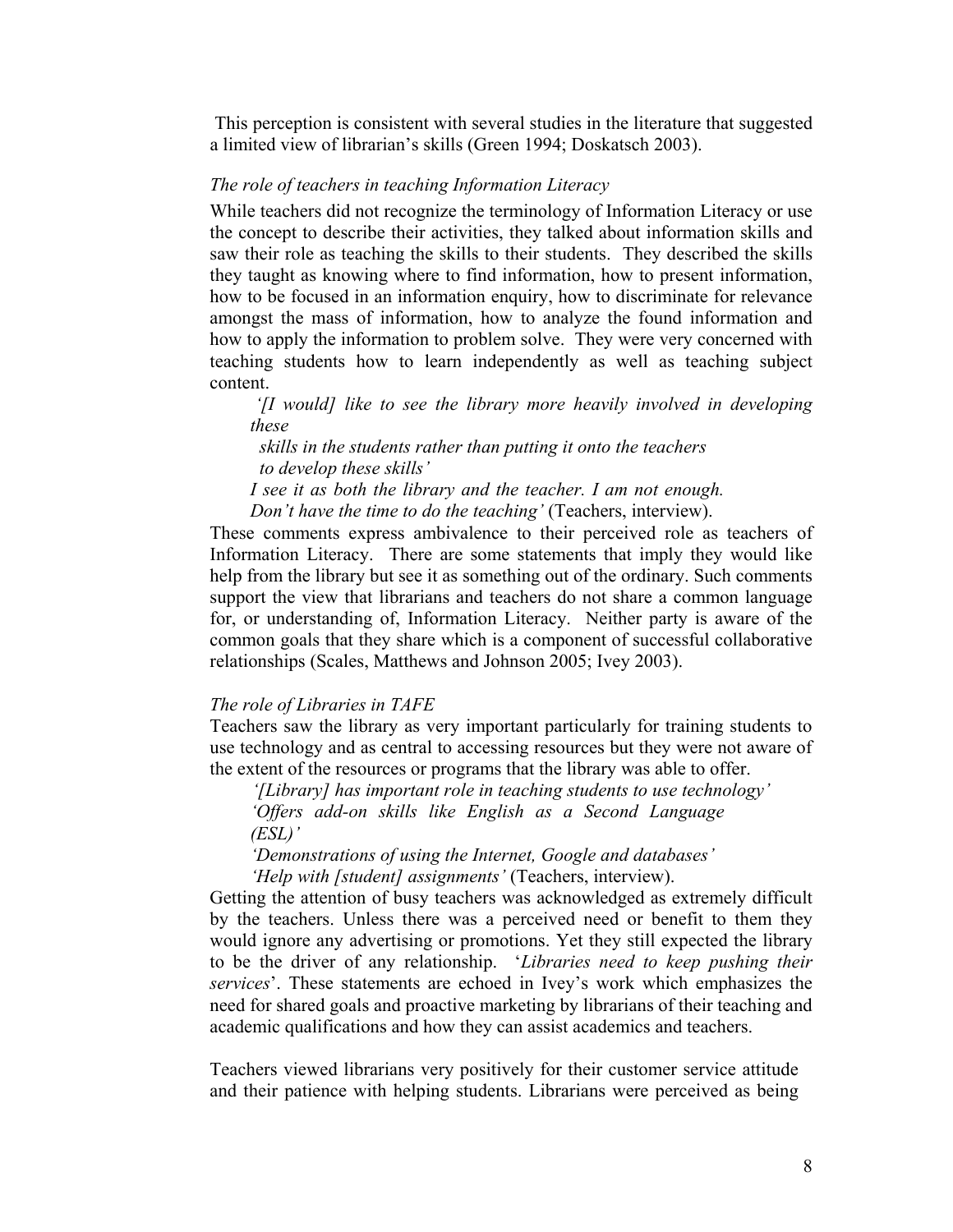very busy and continually 'running' to keep up with the increasing demands from students and the need to keep up to date with technology. They also suggested that there was an image problem for librarians because they were seen as rather reticent or introverted and linked with books rather than technology, yet at the same time they were acknowledged as experts in finding information.

Teachers viewed all roles in the library as the same, but not all library staff were perceived to be of equal skill. Those who dealt with finding information and training were seen as highly skilled. These statements about TAFE librarians reflect the confusion about who in the library had the expertise teachers needed for assistance. Unlike university libraries where roles and expertise are more clearly defined, TAFE librarians work across all aspects of the library at various times. In TAFE there are no subject-specialist librarians as such, and while librarians are allocated to particular teaching centres the development of close relationships is frustrated by the sheer number of teachers with whom the librarians need to interact.

One of the critical complaints was that library staff lacked the knowledge of the courses being taught, and without that understanding, they would not be able to 'talk the talk' or understand what teachers really needed. Common understanding of the educational objectives would go a long way towards developing relationships with teachers in TAFE. This accord with the study by Scales, Matthews and Johnson (2005) who found that collaborative partnerships needed common understandings and shared assumptions for them to be successful. In the interviews it became clear that there was a crossover point at which teachers and librarians operate that is concerned with the teaching of basic question analysis for research. To define the research question some analysis needs to be undertaken. While this would normally be the province of the teacher there was an opportunity for library staff to participate. In order to search the resources effectively some analysis needs to be undertaken to define search terms and concepts. This was an area acknowledged as also being the province of the library staff because of their expertise in interrogating databases, electronic resources and the Internet etc. The recognition of competence is a factor in the success of collaborative relationships according to Ivey's research.

## **Conclusion**

This research has shown that TAFE teachers and librarians do not speak the same language when they talk about Information Literacy. The concept and terminology are unrecognized by teachers even though they are conversant with the attributes of an information literate person and have awareness of the need for Information Literacy skills. Teachers felt obligated to teach the skills that they perceived as Information Literacy and did not link them with the Information Literacy expounded by librarians. This explanation goes some way to explaining the persistent difficulties experienced by librarians in establishing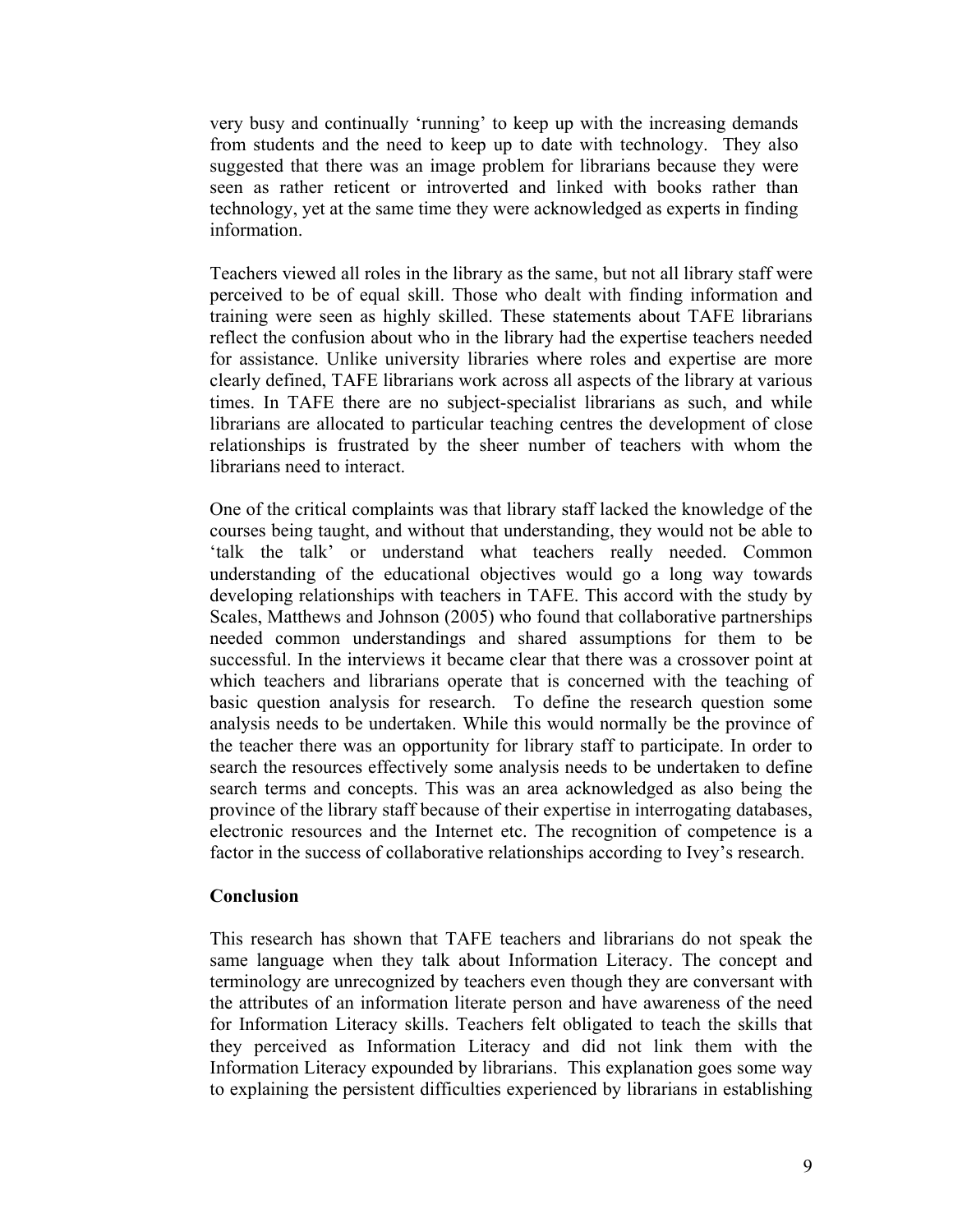Information Literacy programs. The focus on 'information as a process' perspective displayed by librarians and the view of the 'Library as a place for training in the use of technology' by teachers has limited the development of a common understanding and dialogue around Information Literacy.

Librarians need to develop a deeper understanding of the subjects and training packages being taught so that they can target teachers' needs more specifically and find the appropriate opportunities for integrating Information Literacy into programs in collaboration with teachers.

Finally the '*what's in it for me'* factor was the single most persuasive argument teachers expressed for collaboration. Teachers are too busy to take advantage of a service unless it is offered at the 'point of need'. The time needed for regular communication is difficult to schedule around teaching timetables but it is vital for the establishment of ongoing relationships and collaboration. Establishing relationships based on mutual goals, shared understandings and recognized competence for the task, as well as ongoing communication are the essential elements of collaboration and will need to be in place before the integration of Information Literacy programs can be achieved.

## **Bibliography**

Andretti, S. 2005, Information Literacy: a practitioner's guide, Chandes Publishing, Oxford.

Bruce, C. 1997, *The Seven Faces of Information Literacy*, Auslib Press, Adelaide.

Bundy, A (ed.) 2004, *Australian and New Zealand Information Literacy Framework: principles, standards and practice*, 2<sup>nd</sup> ed., Australian and New Zealand Institute for Information Literacy, Adelaide.

Christiansen, L., Stombler, M., and Thaxton, L.2004, 'A report on librarian-faculty relations from a sociological perspective', *The Journal of Academic Librarianship*, vol. 30, no.2, pp. 116-121.

Debowski, S. 2001, 'Wrong way: go back! An exploration of novice search behavious while conducting an information search', *The Electronic Library*, vol.19, no.6, pp.371-382.

Doskatsch, I. 2003, 'Perceptions and perplexities of the faculty-librarian partnership: an Australian perspective', *Reference Services Review*, vol. 31, no. 2, pp. 111-121.

Green, T. 1994, Images and perceptions as barriers to the use of library staff and services', New Library World, vol.95, no.7, pp. 19-24, Retrieved: December 16, 2005, from Emerald Fulltext.

Ivey, R. 2003, 'Information Literacy: how do librarians and academics work in partnership to deliver effective learning programs?' *Australian Academic & Research Libraries*, vol. 34, no. 2, June 2003. pp. 1-10, Retrieved: July 18, 2006 from http://alia.org.au/publishing/aarl/34.2/full.text/ivey.html